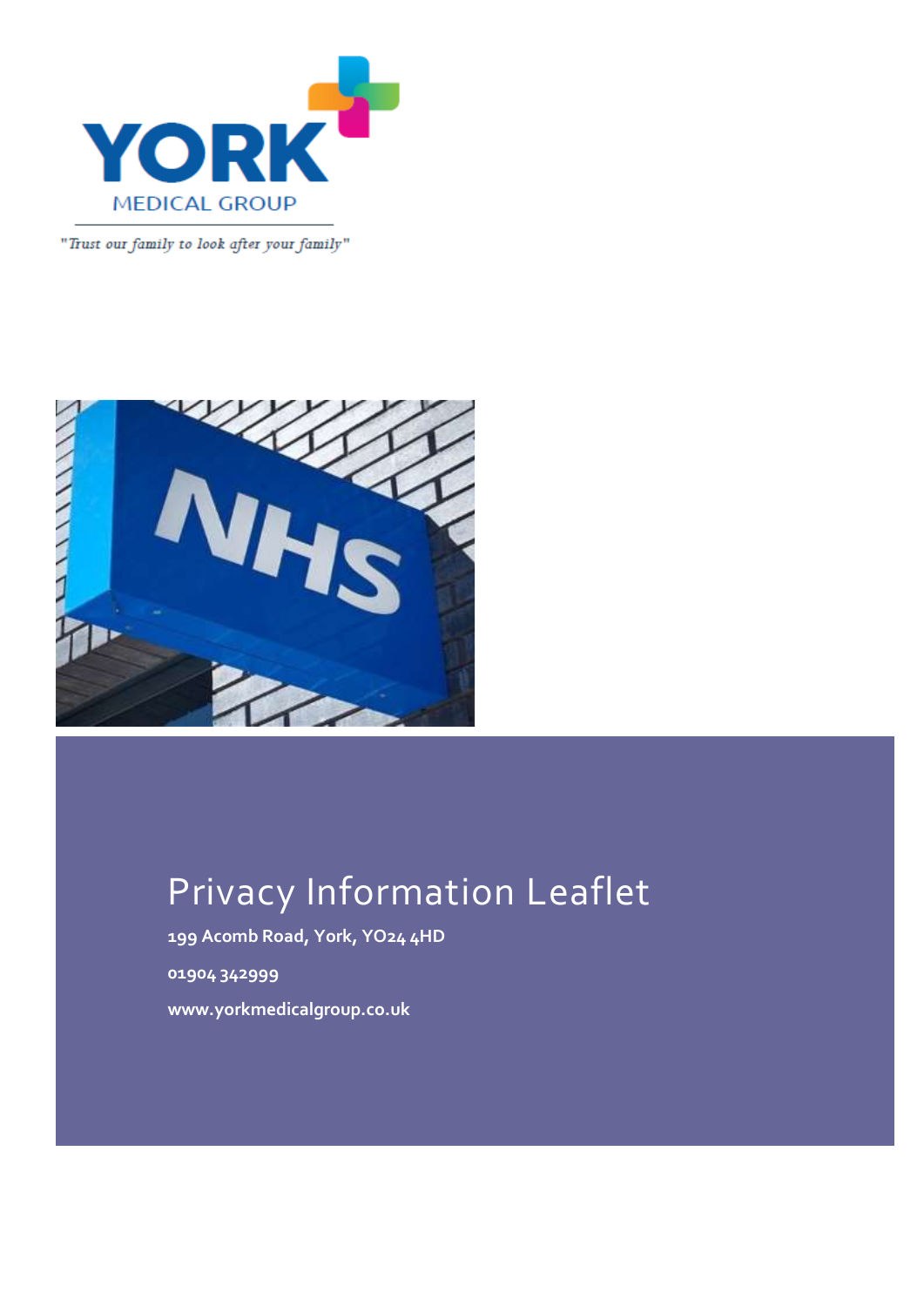## What is a privacy notice?

A privacy notice is a statement that discloses some or all of the ways in which the practice gathers, uses, discloses and manages a patient's data. It fulfils a legal requirement to protect a patient's privacy.

#### Why do we need one?

To ensure compliance with the General Data Protection Regulation (GDPR), York Medical Group must ensure that information is provided to patients about how their personal data is processed in a manner which is:

- Concise, transparent, intelligible and easily accessible;
- Written in clear and plain language, particularly if addressed to a child; and
- Free of charge

#### What is the GDPR?

The GDPR replaces the Data Protection Directive 95/46/EC and is designed to harmonise data privacy laws across Europe, to protect and empower all EU citizens' data privacy and to reshape the way in which organisations across the region approach data privacy. The GPDR comes into effect on **25 May 2018**.

How do we communicate our privacy notice?

At York Medical Group, the practice privacy notice is displayed on our website, through signage in the waiting room, and in writing during patient registration (by means of this leaflet). We will:

- Inform patients how their data will be used and for what purpose
- Allow patients to opt out of sharing their data, should they so wish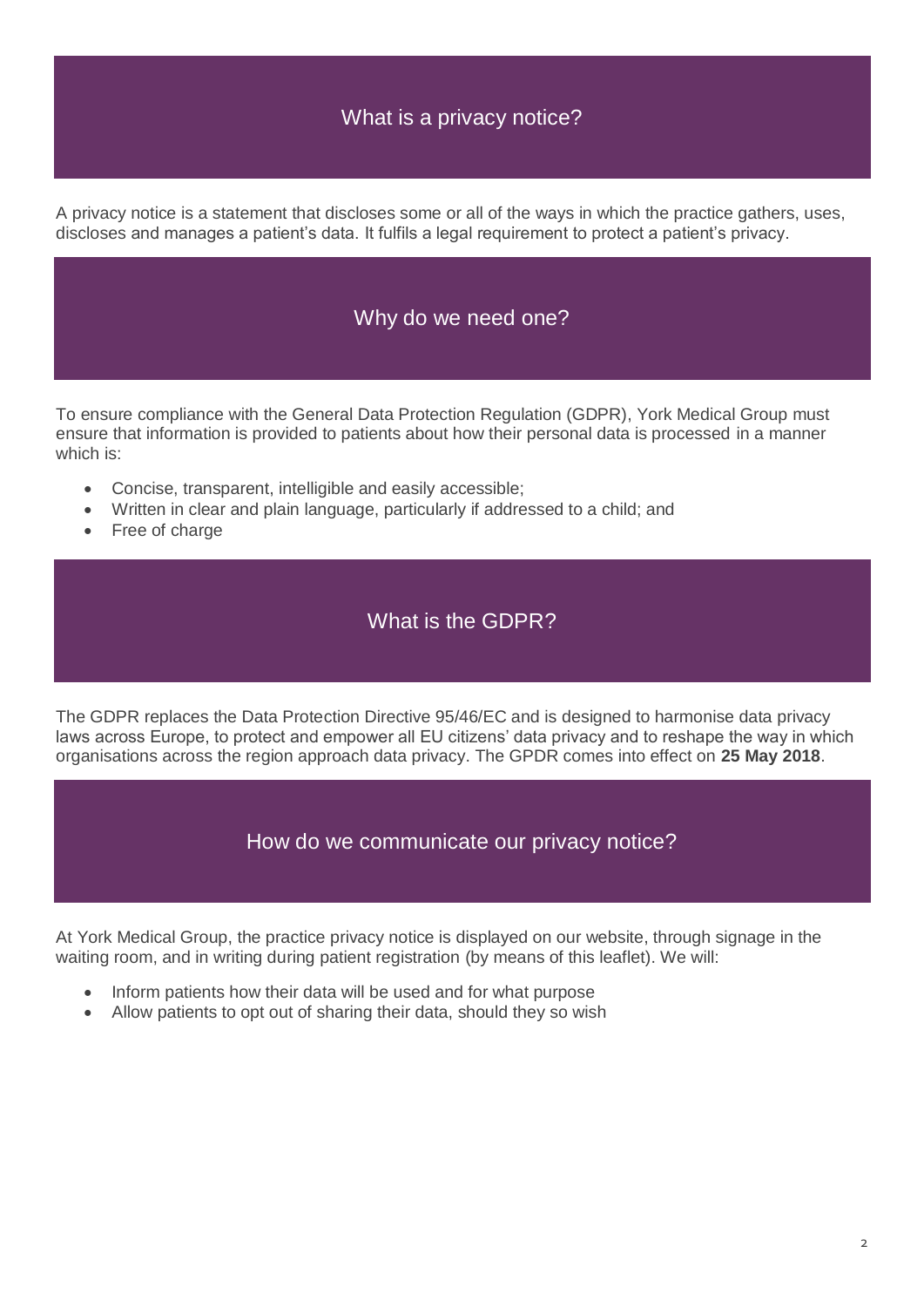#### What information do we collect about you?

We will collect information such as personal details, including name, address, next of kin, records of appointments, visits, telephone calls, your health records, treatment and medications, test results, X-rays, etc. and any other relevant information to enable us to deliver effective medical care.

#### How do we use your information?

Your data is collected for the purpose of providing direct patient care; however, we can disclose this information if it is required by law, if you give consent or if it is justified in the public interest. The practice may be requested to support research; however, we will always gain your consent before sharing your information with medical research databases such as the Clinical Practice Research Datalink and QResearch or others when the law allows.

#### Maintaining confidentiality

We are committed to maintaining confidentiality and protecting the information we hold about you. We adhere to the General Data Protection Regulation (GDPR), the NHS Codes of Confidentiality and Security, as well as guidance issued by the Information Commissioner's Office (ICO).

#### Risk stratification

Risk stratification is a mechanism used to identify and subsequently manage those patients deemed as being at high risk of requiring urgent or emergency care. Usually this includes patients with long-term conditions, e.g. cancer. Your information is collected by a number of sources, including York Medical Group; this information is processed electronically and given a risk score which is relayed to your GP who can then decide on any necessary actions to ensure that you receive the most appropriate care.

#### Invoice validation

Your information may be shared if you have received treatment, to determine which Clinical Commissioning Group (CCG) is responsible for paying for your treatment. This information may include your name, address